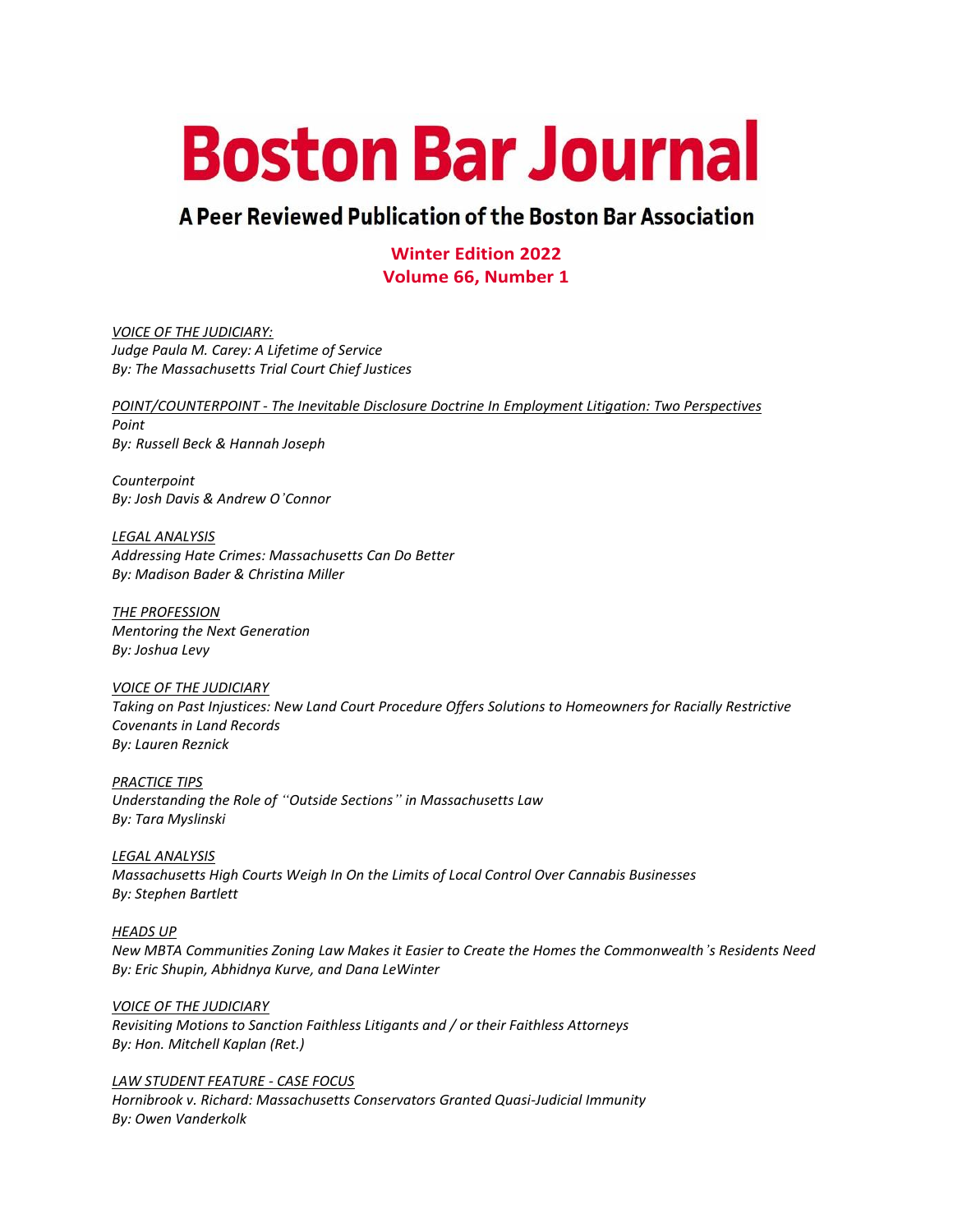#### **Board of Editors**

#### **Chairs**

**Stephen Riden** *Beck Reed Riden LLP*

#### **Members**

**Brian Birke** *Thomson Reuters*

**Hon. Jennifer Boal** *Magistrate Judge, United States District Court of MA*

**Christina Chan** *MA Attorney General's Office*

**Eben Colby** Skadden, Arps, Slate, Meagher & Flom LLP & Affiliates

**Paula DeGiacomo Christina Miller**

**Jessica Dubin** *Lee & Rivers LLP*

**Hon. Robert B. Foster** *Associate Justice, Land Court*

**Lawrence Friedman** *New England Law Boston*

**Hon. Robert B. Gordon** *Justice of the Superior Court*

**Eron Hackshaw** *Harvard Mediation Program*

**Sophia Hall** *The Lawyers' Committee for Civil Rights and Economic Justice*

**Hon. Catherine Ham** *Boston Municipal Court*

**Richard M. Harper II** *U.S. Securities and Exchange Commission*

**Tad Heuer** *Foley Hoag LLP*

**Hon. Amy Blake** *Associate Justice, Massachusetts Appeals Court*

**Kelly Lawrence** *U.S. Attorney's Office*

**Jane Lovin** *U.S. District Court Superior Court*

**Christina Marshall** *Anderson & Kreiger LLP*

**Gary Matsko** *Davis Malm & D'Agostine, P.C.*

*Suffolk University Law School*

**Nikki Marie Oliveira** *Nutter McClennen & Fish LLP*

**Aditya Perakath** *Gunderson Dettmer*

**Andrea Peraner-Sweet** *Fitch Law Partners LLP*

**Ronaldo Rauseo-Ricupero** *Nixon Peabody LLP*

**Hon. Michael Ricciuti** *Massachusetts Superior Court*

**Lauren Song** *Greater Boston Legal Services*

**Hon. Debra A. Squires-Lee** *Massachusetts Superior Court*

**Hon. Robert Ullmann** *Massachusetts Superior Court*

**Lavinia Weizel** *Mintz*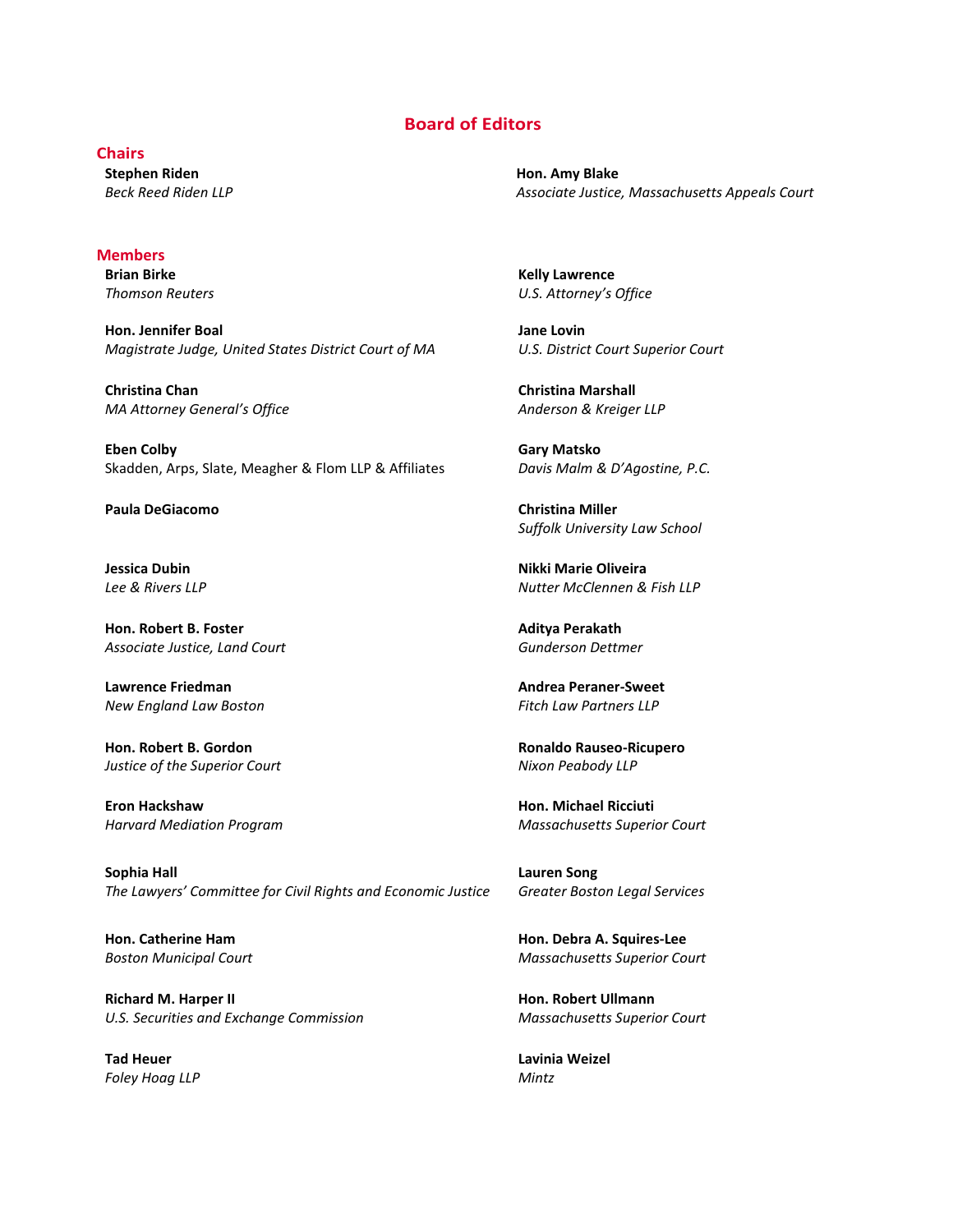## *Point/Counterpoint* The Inevitable Disclosure Doctrine In Employment Litigation: Two **Perspectives**

By Russell Beck & Hannah Joseph / Josh Davis & Andrew O'Connor

### **Introduction**

Imagine this scenario: A Chief Marketing Officer develops a strategic marketing plan for employer X then resigns to join a direct competitor Y in the same role where she is responsible for developing company Y's strategic marketing plan. How can she do so without, even inadvertently, drawing on the information that she learned at her prior employer?

Ordinarily, a noncompete agreement would be the appropriate tool to restrain such post-employment activities. However, in some jurisdictions, even without a noncompete, courts are willing to provide similar relief through application of the "inevitable disclosure doctrine" (the "IDD").

The IDD may be summarized as follows: "[W]here an employee's work for a new employer substantially overlaps with work for a former employer, based on the same role, industry, and geographic region, a . . . court may conclude that th[e] employee[] would likely use confidential information to the former employer's detriment."**[\[1\]](https://bostonbarjournal.com/?p=2879&preview=true#_ftn1)** The IDD "allows the court to enjoin a former employee from working at a competitor of the employer, even if the former employee never entered into a non-competition agreement, if the court finds that such employment would inevitably lead to a disclosure of the trade secret."**[\[2\]](https://bostonbarjournal.com/?p=2879&preview=true#_ftn2)** Historically, courts relied on their equitable powers to assess whether to issue injunctions to prevent inevitable disclosures.**[\[3\]](https://bostonbarjournal.com/?p=2879&preview=true#_ftn3)** More recently, however, courts have turned to language in the Uniform Trade Secrets Act (the "UTSA"), providing that "*threatened* misappropriation may be enjoined."**[\[4\]](https://bostonbarjournal.com/?p=2879&preview=true#_ftn4)** UTSA, § 2(a) (emphasis added).

Of course, the IDD is not without detractors. Courts that have rejected the IDD have found its application overly restrictive, particularly where the former employer has not negotiated in advance for the soughtafter protections and relief in the form of a noncompete.

Discussed below are the reasons for and against adopting the IDD in Massachusetts.

**[\[1\]](https://bostonbarjournal.com/?p=2879&preview=true#_ftnref1)** *Jazz Pharms., Inc. v. Synchrony Grp., LLC*, 2018 WL 6305602, at \*6 (E.D. Pa. Dec. 3, 2018). **[\[2\]](https://bostonbarjournal.com/?p=2879&preview=true#_ftnref2)** *Architext, Inc. v. Kikuchi*, 2005 WL 2864244, at \*3 (Mass. Super. May 19, 2005); *see also EMC Corp. v. Breen*, 2013 WL 1907460, at \*2-3 (Mass. Super. Feb. 25, 2013).

**[\[3\]](https://bostonbarjournal.com/?p=2879&preview=true#_ftnref3)** *See generally, e.g.*, *Standard Brands, Inc. v. Zumpe*, 264 F. Supp. 254, 268 & n.28 (E.D. La. 1967). **[\[4\]](https://bostonbarjournal.com/?p=2879&preview=true#_ftnref4)** *Polymet Corp. v. Newman*, 2016 WL 4449641, at \*5–6 (S.D. Ohio Aug. 24, 2016); *CPG Int'l LLC v. Georgelis*, 2015 WL 1786287, at \*11 (M.D. Pa. Apr. 20, 2015); *First W. Capital Mgmt. Co. v. Malamed*, 2016 WL 8358549, at \*9 (D. Colo. Sept. 30, 2016) (Martinez, J.), *rev'd on other grounds*, 874 F.3d 1136 (10th Cir. 2017).

## **Point**

**By Russell Beck & Hannah Joseph**

#### **Status of the IDD in Massachusetts**

Prior to October 1, 2018, no Massachusetts appellate court had embraced or rejected the IDD. However, when Massachusetts enacted the Massachusetts Uniform Trade Secrets Act, G.L. c. 93, §§ 42–42G ("MUTSA") in 2018, it "most likely" adopted the IDD. To understand the status of the IDD in Massachusetts, some background is important.

The current version of the UTSA was promulgated in 1985. When Congress passed the Defend Trade Secrets Act of 2016 (DTSA), **18 [U.S.C.](https://1.next.westlaw.com/Document/N8689FBD01BB111E6AB2490D3EDF0BC9F/View/FullText.html?transitionType=UniqueDocItem&contextData=(sc.Default)&userEnteredCitation=18+USCA+s+1836) §1836**, it was modeled on the UTSA. There was, however,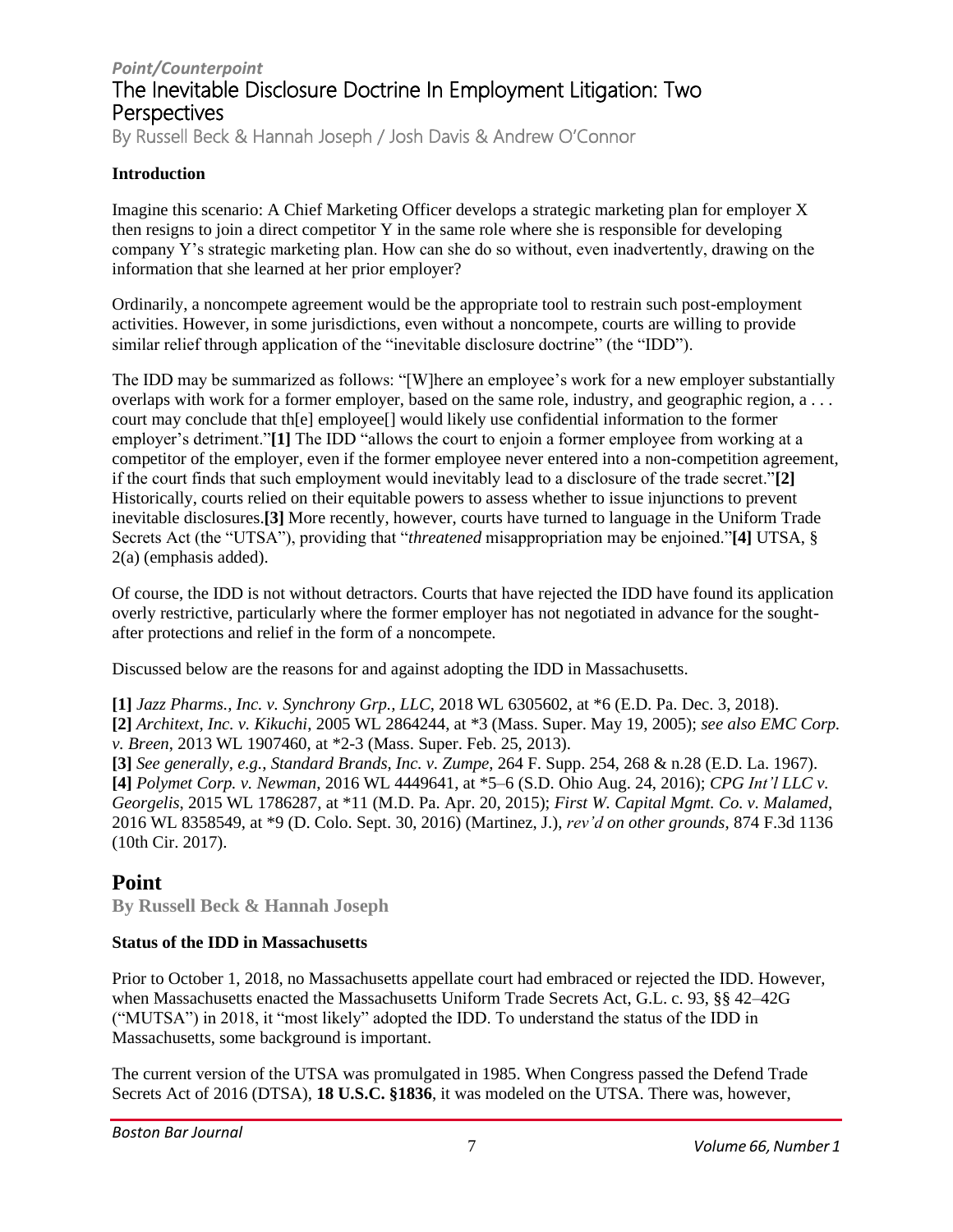concern about opening the floodgates to the IDD in states that did not permit it.**[\[1\]](https://bostonbarjournal.com/?p=2879&preview=true#_ftn1)** To address that concern, Congress narrowed the reach of the UTSA's "threatened misappropriation" language as follows:

[A] court may . . . grant an injunction . . . to prevent any . . . threatened misappropriation . . . on such terms as the court deems reasonable, provided the order does not . . . prevent a person from entering into an employment relationship, and that conditions placed on such employment shall be based on evidence of threatened misappropriation and not merely on the information the person knows . . . . 18 U.S.C. § 1836(b)(3).

Two years later, drawing on both the UTSA and DTSA, the Massachusetts legislature passed the MUTSA, providing a third alternative. Specifically, the MUTSA provides, in relevant part, as follows:

[T]hreatened misappropriation may be enjoined upon principles of equity, including but not limited to consideration of prior party conduct and circumstances of potential use, upon a showing that information qualifying as a trade secret . . . is threatened to be misappropriated. **G.L. c. 93, § [42A\(a\).](https://1.next.westlaw.com/Document/NC05252E0AD3611E88E09DFD96A5608B9/View/FullText.html?transitionType=UniqueDocItem&contextData=(sc.Default)&userEnteredCitation=MA+ST+c.93+s+42A)**

This language rejected the DTSA's narrow approach and, instead, was intended to indicate that MUTSA would embrace the IDD, though only after a showing of prior misconduct or other enhanced risks created by the party sought to be enjoined.**[\[2\]](https://bostonbarjournal.com/?p=2879&preview=true#_ftn2)**

This interpretation is consistent with the legislature's express approval of the so-called "springing noncompete," in the contemporaneously-enacted Massachusetts Noncompetition Agreement Act, **[G.L.](https://1.next.westlaw.com/Document/N769293B1664B11EBA1E2A1A55D13B4F5/View/FullText.html?transitionType=UniqueDocItem&contextData=(sc.Default)&userEnteredCitation=MA+ST+c.149+s+24L(c)) c. 149, § [24L\(c\)](https://1.next.westlaw.com/Document/N769293B1664B11EBA1E2A1A55D13B4F5/View/FullText.html?transitionType=UniqueDocItem&contextData=(sc.Default)&userEnteredCitation=MA+ST+c.149+s+24L(c))**, which allows for "the imposition of a noncompetition restriction by a court, whether through preliminary or permanent injunctive relief or otherwise, *as a remedy for a breach of another agreement or a statutory or common law duty*." (Emphasis added.)

This interpretation is also consistent with the seminal IDD case, *PepsiCo, Inc. v. Redmond*, **54 F.3d [1262](https://1.next.westlaw.com/Document/Iabab8496918611d993e6d35cc61aab4a/View/FullText.html?originationContext=typeAhead&transitionType=Default&contextData=(sc.Default)) (7th Cir. [1995\)](https://1.next.westlaw.com/Document/Iabab8496918611d993e6d35cc61aab4a/View/FullText.html?originationContext=typeAhead&transitionType=Default&contextData=(sc.Default))**, in which the district court enjoined the defendant based on the inevitable use of trade secrets in his new employment, but only after finding that he had been less than forthright and had "out and out lie[d]," suggesting a lack of trustworthiness. *Id.* at 1270. ("[W]hen we couple the demonstrated inevitability that [defendant] would rely on [plaintiff's] trade secrets in his new job . . . with the district court's reluctance to believe that [defendant] would refrain from disclosing these secrets in his new position (or that [the new employer] would ensure [defendant] did not disclose them), we conclude that the district court correctly decided that [plaintiff] demonstrated a likelihood of success on its statutory claim of trade secret misappropriation." *Id*. at 1271.)

## **Scope and Application of the IDD**

It is well-settled that an employee may not go from one company to another and use the former company's trade secrets for the benefit of new company. Accordingly, the IDD "is really just a common sense response to a common dilemma: an employee who leaves to join a competitor can be tempted to gain an unfair head start by drawing upon proprietary information belonging to a past employer, and once the secret is disclosed, it may be forever lost."**[\[3\]](https://bostonbarjournal.com/?p=2879&preview=true#_ftn3)** While we know that employees do not come to their jobs with a "*tabula rasa*" (a clean slate), we also do not allow them to bring and use others' trade secrets.

We prefer to assume that most employees can be trusted to avoid circumstances where they will need to use or disclose their former employer's trade secrets. Accordingly, merely knowing the information is generally not sufficient to trigger the IDD. There must be a reason to believe that the employee will give in to temptation.

It will only be in rare instances that the IDD in its purest form (*i.e.*, without some evidence of misconduct) can be used. As the Court stated in *Earthweb, Inc. v Schlack*: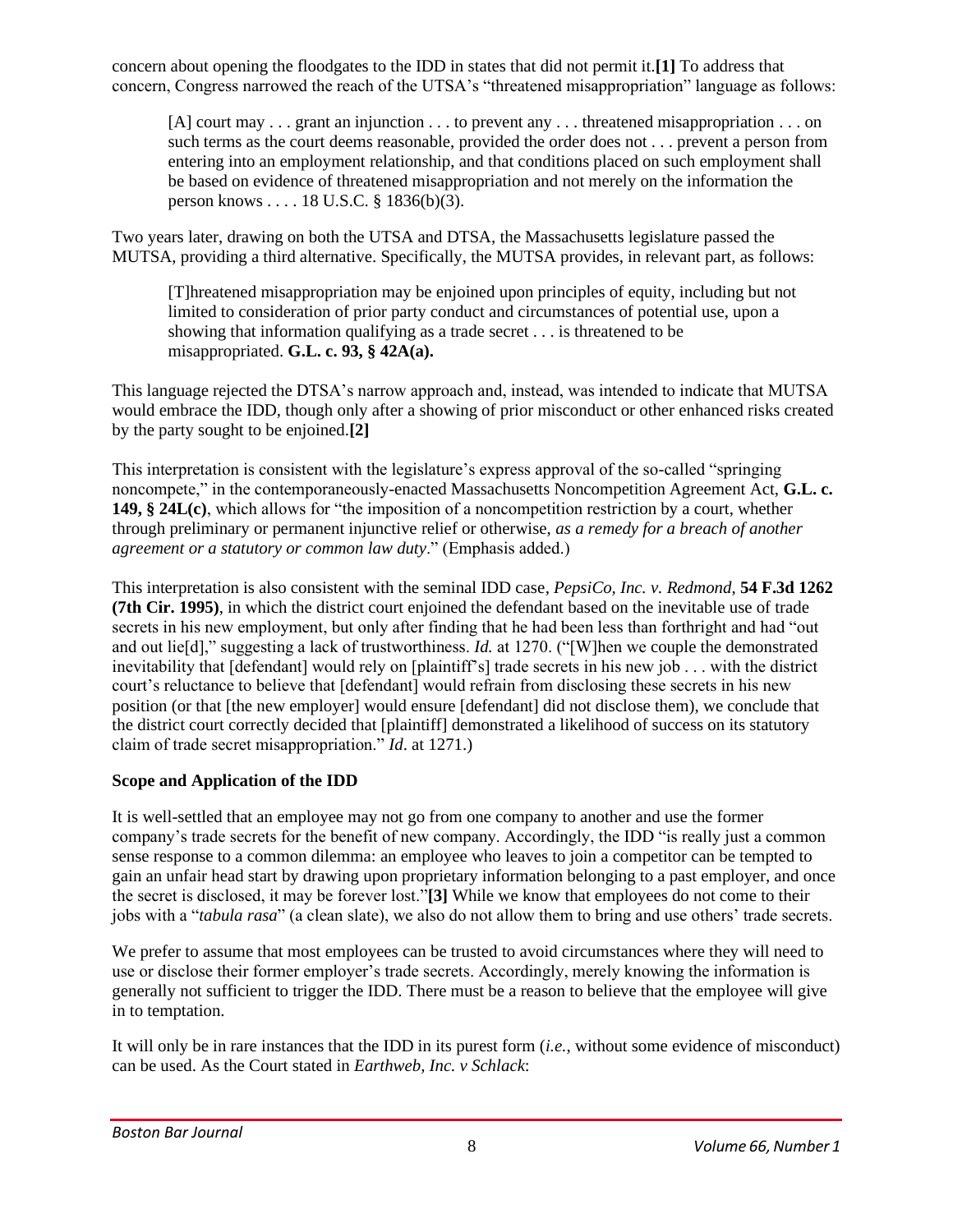[I]n its purest form, the inevitable disclosure doctrine treads an exceedingly narrow path through judicially disfavored territory. Absent evidence of actual misappropriation by an employee, the doctrine should be applied in only the rarest of cases. Factors to consider in weighing the appropriateness of granting injunctive relief are whether: (1) the employers in question are direct competitors providing the same or very similar products or services; (2) the employee's new position is nearly identical to his old one, such that he could not reasonably be expected to fulfill his new job responsibilities without utilizing the trade secrets of his former employer; and (3) the trade secrets at issue are highly valuable to both employers. Other case-specific factors such as the nature of the industry and trade secrets should be considered as well.

#### **71 F. Supp. 2d 299, 310 [\(S.D.N.Y.](https://1.next.westlaw.com/Document/I6210d553569011d997e0acd5cbb90d3f/View/FullText.html?transitionType=UniqueDocItem&contextData=(sc.Default)&userEnteredCitation=71+F.+Supp.+2d+299) 1999).**

More typically, however, to establish inevitability, the *Earthweb* factors must be coupled with some evidence of misconduct, which includes but need not go as far as actual misappropriation. For example, deceitfulness may evince a lack of trustworthiness, warranting a finding that the employee cannot be trusted to protect his former employer's trade secrets.

This "something more" serves as the precise justification for the IDD. It allows a company to have a culture where noncompetes are not necessarily required, while not losing the ability to protect itself from the enhanced risks posed by an untrustworthy former employee. Otherwise, without the IDD, every employer would be relegated to requiring every employee with access to trade secrets to sign a noncompete – just in case an employee turns out to be a bad actor. Such a result would either encourage the unnecessary use of noncompetes, despite growing public sentiment seeking to limit their use, or, if noncompetes are not used, reward misconduct at the expense of the victim-employer.

Nevertheless, IDD detractors seek to justify this precise result based on the possibility that companies may see deceit where it does not exist and/or that, because the parties are generally free to contract around those risks, they must. Accordingly, opponents would elevate freedom of contract over compliance with the law (trade secret or otherwise), using the former to excuse violation of the latter. But, why should a company need to impose a noncompete to prevent conduct that the law otherwise prohibits? Must companies also have contracts prohibiting employees from stealing physical property? The absence of a contract reinforcing existing legal obligations does not nullify the law – nor should it.

The IDD also draws criticism based on the mistaken assumption that an injunction necessarily precludes the employee from working at the competitor. The IDD does not. Because an injunction is to be narrowly tailored to prevent only the misappropriation, in most instances, judicial intervention is limited to the specific activity within the employee's role that poses the risk of inevitable use or disclosure. *See, e.g.*, *Doebler's [Pennsylvania](https://1.next.westlaw.com/Document/Id3abc4b189f611d9b6ea9f5a173c4523/View/FullText.html?transitionType=UniqueDocItem&contextData=(sc.UserEnteredCitation)&userEnteredCitation=88+Fed.+Appx+520) Hybrids, Inc. v. Doebler Seeds, LLC***, 88 Fed. Appx. 520, 523 (3d Cir. Feb. 12, [2004\)](https://1.next.westlaw.com/Document/Id3abc4b189f611d9b6ea9f5a173c4523/View/FullText.html?transitionType=UniqueDocItem&contextData=(sc.UserEnteredCitation)&userEnteredCitation=88+Fed.+Appx+520)** ("liability is not premised on the fact that [the former employee] competed with [the former employer], but rather on the fact that they used [the former employer's] own confidential information to compete against them"). That is where the DTSA's limitation actually harmonizes with most courts' interpretation and application of the IDD.

Viewed through this narrow lens, the IDD appropriately balances the interests in protecting companies' trade secrets against employees' job mobility. Absent employee misconduct, mobility will rarely be impacted.

**[\[1\]](https://bostonbarjournal.com/?p=2879&preview=true#_ftnref1)** 114th Congress, 2nd Session, Senate, Report 114-220, pp. 8-9; 114th Congress, 2nd Session, House of Representatives, Report 114-529, pp. 12-13.

**[\[2\]](https://bostonbarjournal.com/?p=2879&preview=true#_ftnref2)** *See* 114th Congress, 2nd Session, Senate, Report 114-220, pp. 8-9; 114th Congress, 2nd Session, House of Representatives, Report 114-529, pp. 12-13.

**[\[3\]](https://bostonbarjournal.com/?p=2879&preview=true#_ftnref3)** William L. Schaller, "*Trade Secret Inevitable Disclosure: Substantive, Procedural & Practical Implications of an Evolving Doctrine*," 86 J. Pat. & Trademark Off. Soc'y 336, 337 (May 2004).

*Boston Bar Journal Russell Beck, founding partner of Beck Reed Riden LLP, is nationally recognized for his trade secret and*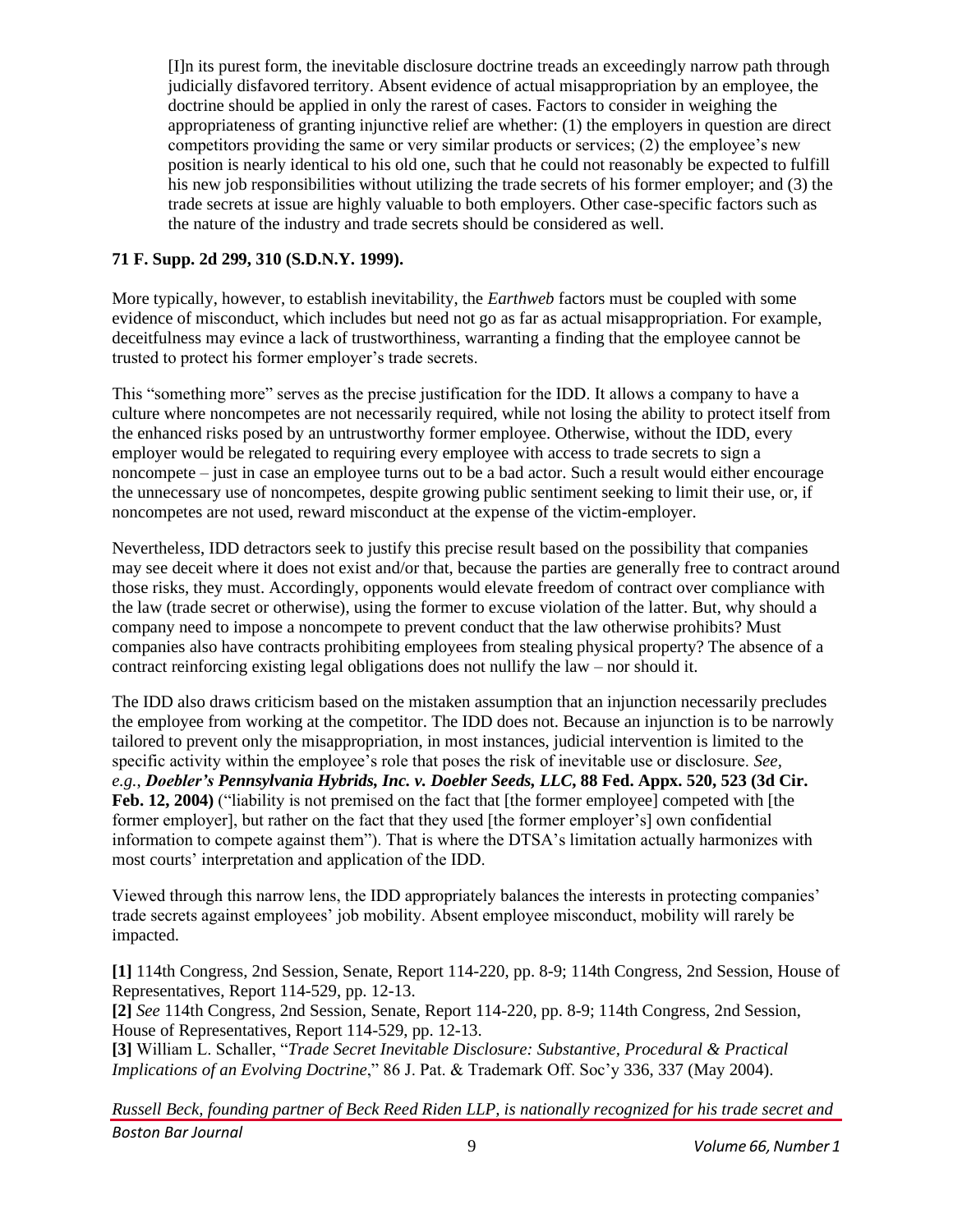*noncompete experience. He drafted most of the language in the Massachusetts Noncompetition Agreement Act, assisted the White House with noncompete policy, wrote the book, Negotiating, Drafting, and Enforcing Noncompetition Agreements and Related Restrictive Covenants (6th ed., MCLE, Inc. 2021), and teaches Trade Secrets and Restrictive Covenants at Boston University School of Law.*

*Hannah Joseph is a senior attorney with the firm's business litigation group, where she focuses her practice on the growing areas of trade secrets and restrictive covenants law, employee mobility, and unfair competition.*

## **Counterpoint**

**By Josh Davis & Andrew O'Connor**

The Inevitable Disclosure Doctrine ("IDD") is premised upon fundamental distrust of people and hostility to the notion of freedom of contract. Neither premise justifies the limit on personal liberty that is the price of the doctrine. And, neither premise warrants excusing an employer's failure to take steps necessary to protect its competitive interest through contract – either at the beginning or end of the employment relationship.

Employers operating in competitive spaces understand the degree to which a departing employee can threaten their success. As a consequence, many employers insist that a new employee agree  $-$  in multiple ways – to safeguard the employer's interests in the event of a departure. Employers' efforts in this regard have been aggressive enough to compel legislative limitation in Massachusetts and elsewhere. *See e.g.*, **[G.L.](https://1.next.westlaw.com/Document/N769293B1664B11EBA1E2A1A55D13B4F5/View/FullText.html?transitionType=UniqueDocItem&contextData=(sc.Default)&userEnteredCitation=MA+ST+c.+149+s+24L) c. 149, § 24L** (limiting non-competes); Cal. Bus. Prof. Code § 16600 (prohibiting noncompetes); N.D. Cent. Code 9-08-06 (prohibiting non-competes); OK Stat. tit. 15, § 219A (prohibiting non-competes). Indeed, President Biden issued an executive order on July 9, 2021 encouraging the Federal Trade Commission to use its rulemaking authority to "curtail the unfair use of non-compete clauses and other clauses or agreements that may unfairly limit worker mobility."

Even within those statutory limits (which reflect state policy against restrictions on employee mobility), employers have ample opportunity to bargain for the kind of protection that aggressive application of the IDD provides them for free. Employers who fail to take steps necessary to protect their most vital confidential information run the risk of losing it. This should hardly be controversial – trade secrets are only trade secrets if the party seeking to protect them has taken the steps necessary to do so. A claim under the IDD only exists in circumstances where a party has failed to do something it now claims is necessary to secure their protection.

Advocates of the IDD suggest that forcing employers to contract to protect their most closely guarded secrets against misappropriation is somehow troubling. They argue, we should be comforted by the idea of court intervention in narrow circumstances – apparently, we are better off with litigation than with arms-length negotiated contracts. Litigation is inherently inefficient and creates an uneven playing field benefiting an employer with significantly greater resources. If the protection afforded by the IDD is sufficiently valuable to compel litigation at the end of the employment relationship, it warrants negotiation at the beginning of the relationship. Application of the IDD deprives the employee of the value they would receive from a negotiated contract and replaces it with a unilateral post-employment restriction that is inherently uncertain because it will shaped, in each instance, by a court.

Rather than grapple with these broad issues, IDD advocates resort to two arguments: (1) the Commonwealth has already adopted the IDD; and, (2) concerns about freedom of contract and employee mobility are misplaced because the IDD's application will be limited to demonstrably untrustworthy employees. Neither argument withstands scrutiny.

Both the Massachusetts Uniform Trade Secret Act, G.L. c. 93, §§42-42G ("MUTSA") and amended noncompete laws, G.L. c. 149, §24L, became effective as of October 1, 2018. It is no coincidence that these statutes were enacted together. The amended noncompete laws, **[G.L.](https://1.next.westlaw.com/Document/N769293B1664B11EBA1E2A1A55D13B4F5/View/FullText.html?transitionType=UniqueDocItem&contextData=(sc.Default)&userEnteredCitation=MA+ST+c.+149+s+24L) c. 149, § 24L**, restrict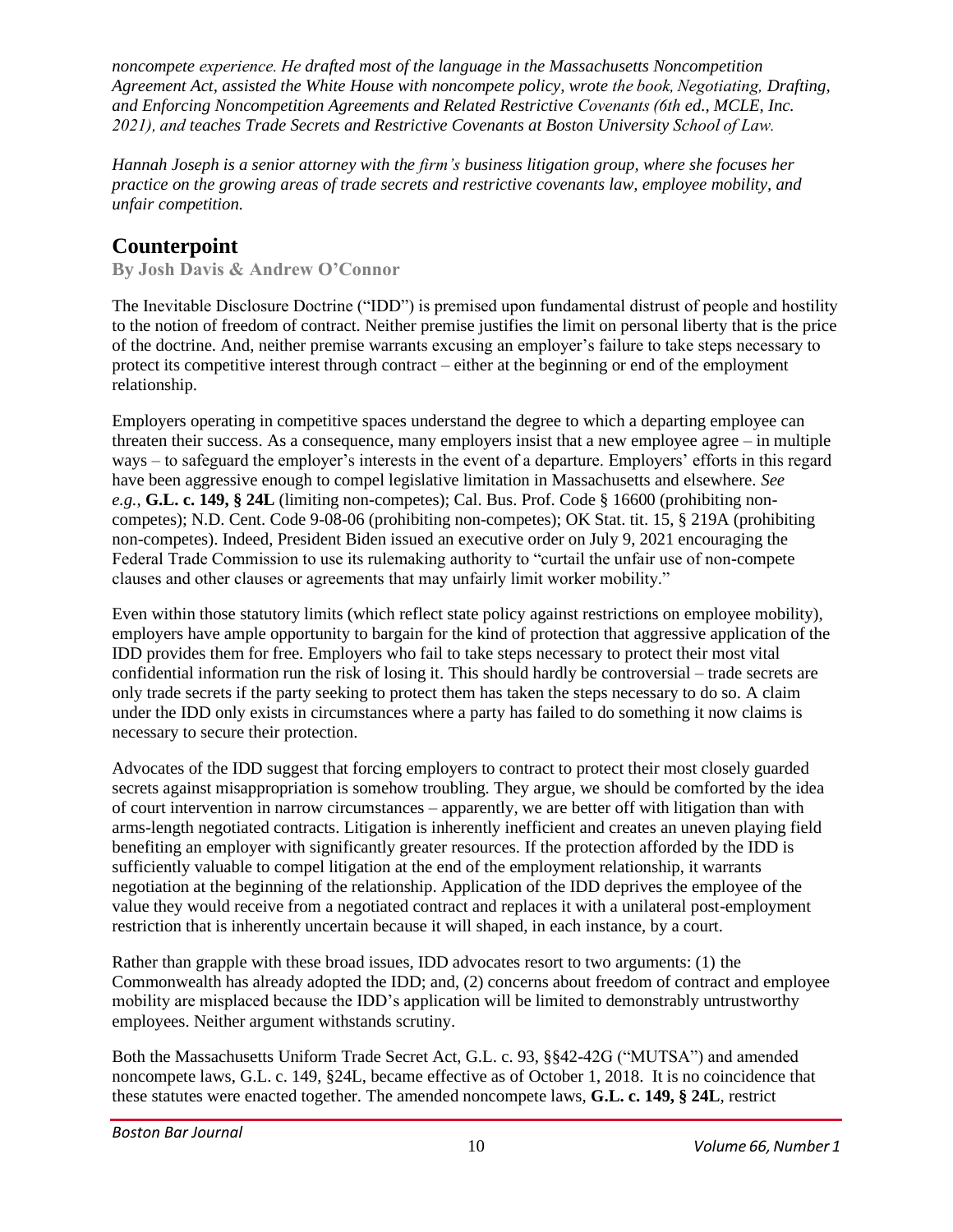noncompete agreements in geographic scope, length, and subject matter, include a "garden leave" provision, and bar enforcement against an employee who is terminated without cause or laid-off. In conjunction with the amended noncompete laws, the MUTSA contains specific provisions designed to restrain the use of trade secret laws to circumvent noncompete laws, which is effectively what the IDD does.

For example, the MUTSA includes a heightened pleading requirement stating that a plaintiff must allege with "reasonable particularity" the "circumstances" of the misappropriation, "including the nature of the trade secrets and the basis for the protection." **G.L. c. 93, § [42D\(b\)](https://1.next.westlaw.com/Document/NDA901260AD3F11E8AEE1CF856FA93907/View/FullText.html?transitionType=UniqueDocItem&contextData=(sc.Default)&userEnteredCitation=MA+ST+c.+93+s+42D)**. Similarly, discovery under a MUTSA claim cannot commence until the plaintiff "identif[ies] the trade secret with sufficient particularity under the circumstances of the case to allow the court to determine the appropriate parameters of discovery and to enable reasonably other parties to prepare their defense." **[Id](https://1.next.westlaw.com/Document/NDA901260AD3F11E8AEE1CF856FA93907/View/FullText.html?transitionType=UniqueDocItem&contextData=(sc.Default)&userEnteredCitation=MA+ST+c.+93+s+42D)***.* Additionally, a plaintiff who brings a claim of misappropriation in bad faith may be liable for the defendant's attorneys' fees. **[G.L.](https://1.next.westlaw.com/Document/NDB924020AD3F11E8BF9FA90A2CC5537E/View/FullText.html?originationContext=previousnextsection&contextData=(sc.UserEnteredCitation)&transitionType=StatuteNavigator&needToInjectTerms=False&ppcid=782ccd7cb2fe4e0abb83973857f4edd1) c. 93, § [42C](https://1.next.westlaw.com/Document/NDB924020AD3F11E8BF9FA90A2CC5537E/View/FullText.html?originationContext=previousnextsection&contextData=(sc.UserEnteredCitation)&transitionType=StatuteNavigator&needToInjectTerms=False&ppcid=782ccd7cb2fe4e0abb83973857f4edd1)**. These provisions demonstrate Massachusetts' efforts to restrict vague claims of misappropriation of generalized know-how or swaths of information that a former employee may have learned while employed and might potentially disclose to a new employer, without more. They discourage claims based on "threatened" misappropriation premised on presumptions about how a departing employee will behave.

Additionally, the MUTSA includes a preemption provision that encourages employers to enter into written non-disclosure agreements with their employees that specifically define protected information that meets the definition of a trade secret rather than merely confidential information or information that may otherwise be obtained through lawful means. S**ection 42F of the [MUTSA](https://1.next.westlaw.com/Document/ND7B4B7D0AD3F11E8BF9FA90A2CC5537E/View/FullText.html?originationContext=previousnextsection&contextData=(sc.Document)&transitionType=StatuteNavigator&needToInjectTerms=False&ppcid=7efe588501214f91a9a74d1b1e3c3746)** states that the MUTSA supersedes "any conflicting laws of the commonwealth providing civil remedies for the misappropriation of a trade secret," but does not preempt "contractual remedies, provided that, to the extent such remedies are based on an interest in the economic advantage of information claimed to be confidential, such confidentiality shall be determined according to the definition of trade secret in section 42, where the terms and circumstances of the underlying contract shall be considered in such determination." In other words, the "MUTSA supersedes a claim for breach of a nondisclosure agreement intended to protect economically valuable information unless the information sought to be protected by the agreement meets the statute's definition of a trade secret." *Needham Bank v. Guaranteed Rate, Inc.,* **No. [2184-cv-0661-](https://1.next.westlaw.com/Document/Ie77be0e0ba1f11eb9379f12dace6abd9/View/FullText.html?originationContext=typeAhead&transitionType=Default&contextData=(sc.Default)) BLS1, 2021 WL 2019287 (Suffolk [Superior,](https://1.next.westlaw.com/Document/Ie77be0e0ba1f11eb9379f12dace6abd9/View/FullText.html?originationContext=typeAhead&transitionType=Default&contextData=(sc.Default)) April 17, 2021).** Similarly, the United States District Court of the District of Massachusetts, after a detailed statutory construction analysis, held that the preemption provision of the MUTSA does not preempt certain non-contractual claims, such as those brought under c. 93A, "where these claims rely upon the alleged theft of confidential and [proprietary] information" that does not meet the definition of a trade secret. *Neural Magic, Inc. v. Facebook, Inc.*, 20-cv-10444 (Casper, J.) (D. Mass. Oct. 29, 2020). In reaching this conclusion, the District Court noted that "the focus should be on the causes of action that give rise to such civil remedies, not the factual conduct that give rise to same." *Id.* The IDD contradicts this principle. This risk of preemption encourages employers to be specific in their agreements about the nature of protected information. It discourages employers from bringing claims under the MUTSA where the information comprises generalized knowledge or information that does not constitute a trade secret, which is often the subject of IDD arguments.

The amended noncompete laws and the MUTSA demonstrate Massachusetts' intent to discourage the use of the IDD and, instead, encourage employers to enter into written agreements with employees that specifically define the employee's duties and obligations to the employer that comply with Massachusetts noncompete laws, rather than creating *post hoc* obligations on employees of which the employee was unaware. This is consistent with Massachusetts caselaw prior to the enactment of the MUTSA. *[See,](https://1.next.westlaw.com/Document/I3891f62ee0aa11e590d4edf60ce7d742/View/FullText.html?navigationPath=Search%2Fv1%2Fresults%2Fnavigation%2Fi0ad740360000017e88ea5d1ee5d416c1%3Fppcid%3D584299b8c9314d83a0205de84f90ab0c%26Nav%3DCASE%26fragmentIdentifier%3DI3891f62ee0aa11e590d4edf60ce7d742%26parentRank%3D0%26startIndex%3D1%26contextData%3D%2528sc.Search%2529%26transitionType%3DSearchItem&listSource=Search&listPageSource=28420814aeda47f89b65fd2259044f6e&list=CASE&rank=16&sessionScopeId=13d4f2d1d9dcb9e24fc35f9da34f4a08475d3bf224c687938eb678fa20ede3c5&ppcid=584299b8c9314d83a0205de84f90ab0c&originationContext=Smart%20Answer&transitionType=SearchItem&contextData=%28sc.Search%29) e.g., The Gillette Co. v. [Provost,](https://1.next.westlaw.com/Document/I3891f62ee0aa11e590d4edf60ce7d742/View/FullText.html?navigationPath=Search%2Fv1%2Fresults%2Fnavigation%2Fi0ad740360000017e88ea5d1ee5d416c1%3Fppcid%3D584299b8c9314d83a0205de84f90ab0c%26Nav%3DCASE%26fragmentIdentifier%3DI3891f62ee0aa11e590d4edf60ce7d742%26parentRank%3D0%26startIndex%3D1%26contextData%3D%2528sc.Search%2529%26transitionType%3DSearchItem&listSource=Search&listPageSource=28420814aeda47f89b65fd2259044f6e&list=CASE&rank=16&sessionScopeId=13d4f2d1d9dcb9e24fc35f9da34f4a08475d3bf224c687938eb678fa20ede3c5&ppcid=584299b8c9314d83a0205de84f90ab0c&originationContext=Smart%20Answer&transitionType=SearchItem&contextData=%28sc.Search%29)* **33 Mass. L. Rptr. 265 (Mass. Super. Dec. 23, 2015)** ("Massachusetts courts have not embraced the doctrine of inevitable disclosure"); *[Architext,](https://1.next.westlaw.com/Document/I0d315de14bd411da8cc9b4c14e983401/View/FullText.html?originationContext=typeAhead&transitionType=Default&contextData=(sc.Default)) Inc. v. Kikuchi***,** 20 Mass. L. Rptr. 127 (Mass. Super. May 19, 2005) (same). In cases where inevitable disclosure is a concern, it is in the context of breach of a valid noncompete agreement, not purely a trade secrets claim. *See [SimpliVity](https://1.next.westlaw.com/Document/I66cfeedd808f11e6a795ac035416da91/View/FullText.html?originationContext=typeAhead&transitionType=Default&contextData=(sc.Default)) Corp. v. [Moran,](https://1.next.westlaw.com/Document/I66cfeedd808f11e6a795ac035416da91/View/FullText.html?originationContext=typeAhead&transitionType=Default&contextData=(sc.Default))* **33 Mass. L. Rptr. 587 (Mass. Super. Aug. 14, 2016)** ("Massachusetts courts have been willing to enforce covenants not to compete to protect against inevitable, even inadvertent,

*Boston Bar Journal*